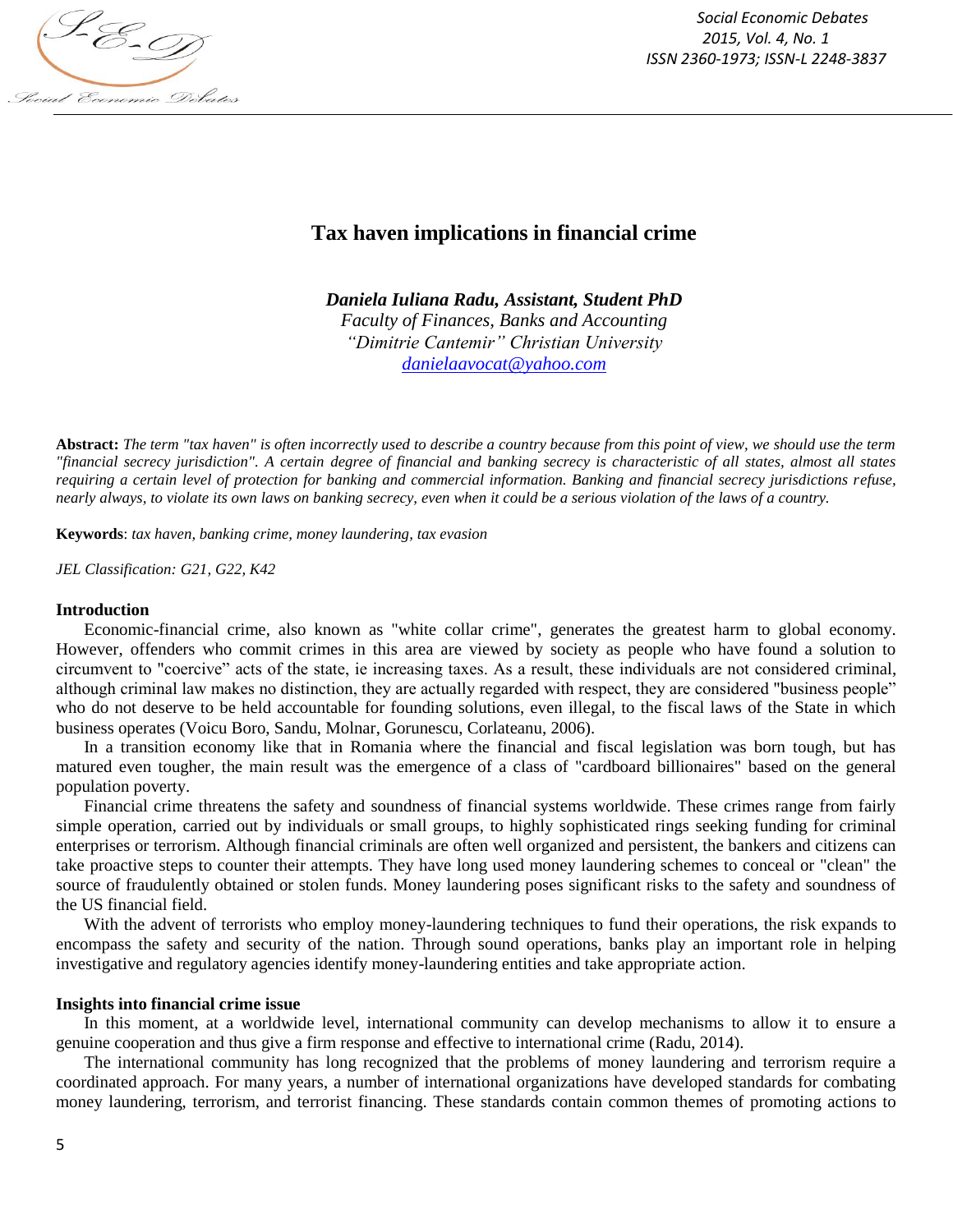deny criminals, terrorists, and those who assist them access to their funds and the world's financial services industries. Many international agreements and resolutions outline similar standards or build upon each [1].

Although it is not illegal to individuals or companies to have offshore accounts, is illegal to avoid paying taxes on income held in these accounts. Taxation in the country of origin is not possible by lack of transparency and accountability for law enforcement agencies (Gravelle, 2013).

Global Financial Integrity released a report showing the damage caused by mispricing trade, practice through which goods and services are sold using fraudulent invoices. They often underestimate the true value, creating an opportunity tax evasion, fraud and money laundering. The report focuses on five countries: Kenya, Mozambique, Ghana, Tanzania and Uganda.

The losses are huge. In Kenya, the amount of revenue lost by the government will cover nearly all the country's budget deficit.

Tax havens, also called offshore jurisdictions, have attracted an increasing number of foreign investors, especially in recent decades. Usually they are people and fleeing their own country's tax collecting voracity in their own country in search of a more favorable business environment. This is not surprising, since in some countries with high taxes, especially in Europe, the taxes paid by a person or company are up to 50% of their profit. This capital flight, of course, is not viewed favorably by tax officials in the countries indicated. Therefore, they tried to react with different measures to prevent the transfer of assets in tax havens [2].

The main actions aimed at pressuring governments in tax havens and limiting their confidentiality and bank secrecy laws.

This is done today by various international organizations, usually under the banner of the fight against terrorist networks, drug trafficking and money laundering.

OCDE, G-20 and FATF (Financial Action Task Force) are the most active organizations in this field. In any case, the solution to the migration of capital flows to offshore area is very complex, since for many of these countries is in stake their own economic and financial survival as a nation and do not have very many viable economic alternatives.

Various financial operations are used through multiple financial instruments, so as to allow the washed money to be invested again in legal activities or in financing trades or terrorist activities. The same authors define the financing of terrorism as the use of proceeds from any source (legal or not) to finance terrorist activities, past or future. This is a feature that allows differentiation of the money laundering activities to terrorist financing activities: more often than before, terrorist financing is geared towards future actions (Radu, 2014).

Despite the above characteristics, the line between being and not being a tax haven is often very unclear. Being listed in one or other category of OECD and other agencies is often more receptive to political and economic interests of its members than purely objective criteria. It is also good to know that there are differences between a tax haven and another. Some focus more on serving people, while others try to promote the registration of companies. And there is, of course, those seeking both. These jurisdictions elitist, specialized in large fortunes, are interesting only for individuals with a good amount of money in their bank account. This is particularly true in Europe. But this is not the norm on. Most tax havens must accept also less affluent customers. The latter are precisely those who have contributed to the spectacular growth of the financial industry in decades. With globalization and the development of the Internet, is no longer needed to travel to remote places to establish a company or open a bank account. Operating costs have become very cheap, so investment in a tax haven is now available to almost anyone.

However, offshore corporations also have some disadvantages. Some countries have implemented anti-circumvention measures that prevent companies based in tax havens to participate in certain investments. In some cases, there are also anti-fraud or "controlled foreign corporation" (CFC) rules. For example, the owner of offshore company must include profits in his individual income tax declaration, even if the company does not pay dividends. In nominees cases, as directors or shareholders are used, document management can also get more complicated. In particular, banks may want to determine who the beneficial owner of the company is, requiring additional documentation to prove this (Hlaciuc, 2002).

Laundering criminal proceeds through a tax haven is therefore more a matter of finding a bank in that country to accept your deposit without asking questions, shuffling the money around a bit, and then sending it to where you would like to spend it or to where you would like to receive it. Evading taxes through a tax haven works similarly: disguise income or assets as passing through that country and fail to report it to your home country's tax authority. For the less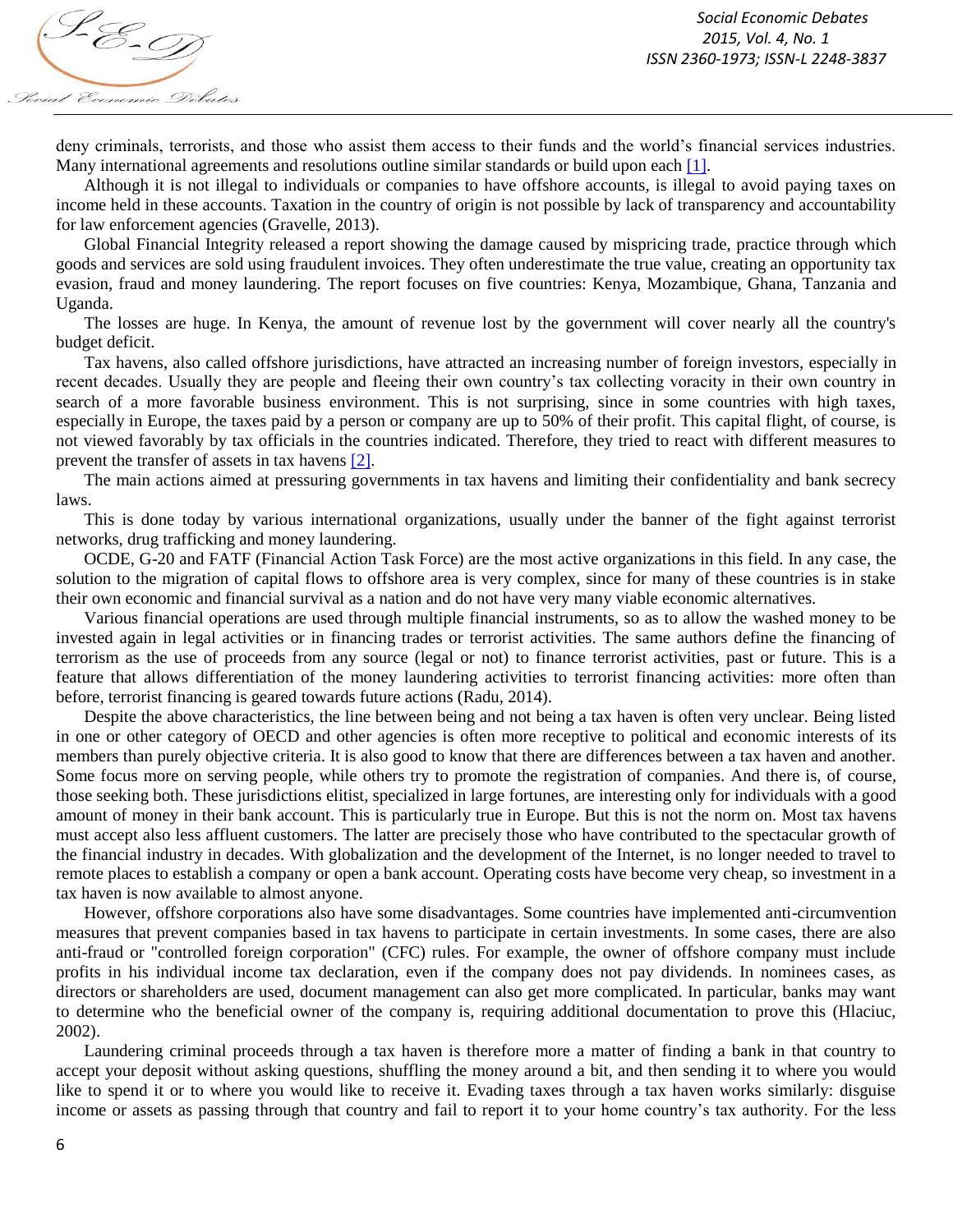

criminally inclined, tax havens often offer a great legal ways to avoid paying taxes, simply by characterizing income as passing through that country and using loose tax treaties or gasps in one's home country tax law to claim that the income is not taxable there. (Lecou, 1999).

Over the years, many developed countries have taken steps to break through tax haven secrecy by including provisions in tax treaties or other agreements to exchange financial information with other governments, including tax haven governments upon request. This system has two major flaws, though. First, it requires the requesting government to know what specific information they are looking for, which can be quite difficult to determine when attempting to track money passing through anonymous shell companies or many other money laundering strategies. Second, the tax haven government may not be able to collect or have access to the information being regulated; so continuing the process can be extremely slow and having potentially little reward.<sup>[3]</sup>

Banking financial crime is in correlation and interdependence with a series of destructive mechanisms and political, moral, normative and cultural disorder, prevailing at the state level. The facilities offered by the political, social and economic aspects of a country, coupled with insufficient and sometimes inefficient legitimate control, favoring profitoriented crime, which tends to acquire a global, explosive and organized by threatening economy as a whole, structuring and multiplying constantly and materializing in fraud of great diversity and complexity in terms of number of participants, methods, damage, and the importance of businesses and institutions concerned.

Representing a complex social problem, whose ways of expression, social consequences and ways to solve interests both the public and the institutionalized social control entities, banking and financial crime is conceived by most honest social segments as a very serious and dangerous phenomenon able to undermine the power structures, economic reform, raising living standards of the population, hope moving towards a sound legal system and able to eliminate social and economic injustice (Voicu, Boroi, Sandu, Molnar, Gorunescu, Corlateanu, 2006).

In most tax havens is a policy of encouraging foreign banking. This is done by introducing a distinction between banking business of the inhabitants of that country and that of foreigners. In general, the activity of foreigners is not subject to requirements regarding the reserve funds and is not subject to foreign exchange contracts exerted or other controls.

Tax havens thrive largely due to the presence of foreign banks. Financial activity generates income in the form of symbolic fees and taxes on financial institutions. Financial activities create an infrastructure that can be used both for legitimate companies and criminals to conceal illicit funds.

Compared to foreign trade, foreign bank accounts in tax havens jurisdictions are considerably higher than foreign bank accounts in banks located in countries that are not tax havens.

Some of the biggest foreign banks have subsidiaries in tax havens countries. They have set these offices to participate in the euro-dollar market, accepting deposits and borrowing money from and to foreign customers (Mihnea, Costas, 2006).

Although the general impression is that tax havens deals primarily with money laundering without asking any embarrassing questions to their customers, in reality respectable offshore centers have regulations that are tougher than in developed countries. In this regard, it should be pointed out most offshore countries governments carefully oversee licensed banks activity in the territory and approve with maximum requirement creation of new financial institutions. 1991 Bankruptcy Bank of Credit and Commerce International, and other events were the circumstances that led tightening oversight of offshore activities to identify potential financial swindlers. However, increased interest in offshore companies was directly proportional to the acceleration of economic crime rate (Buziernescu, Drăcea, Burnea, 2006).

#### **Conclusion**

A judgment may be unlawful and ungrounded because of two fundamental flaws: its declaration as a result of disregarding the rules of criminal procedure, which ensures and guarantees finding truth and the rights of the parties, of nature to doubt the correctness of the solution adopted (vitium in procedendo); solving the wrong case (vitium in judicando) or by establishing the facts wrong (the actual error), which led to the conviction of an innocent or releasing an offender or by misapplication of the rules of substantive law - criminal or civil - or omitting their application (error in jure), which led to a solution not in accordance with law; shortcomings concerning violations - procedural and substantive - come from insufficient knowledge of the rules of law, the misinterpretation or their abusive violation; shortcomings establishing wrong facts come from omitting all the evidence necessary due to parties' inactivity and the lack of an active